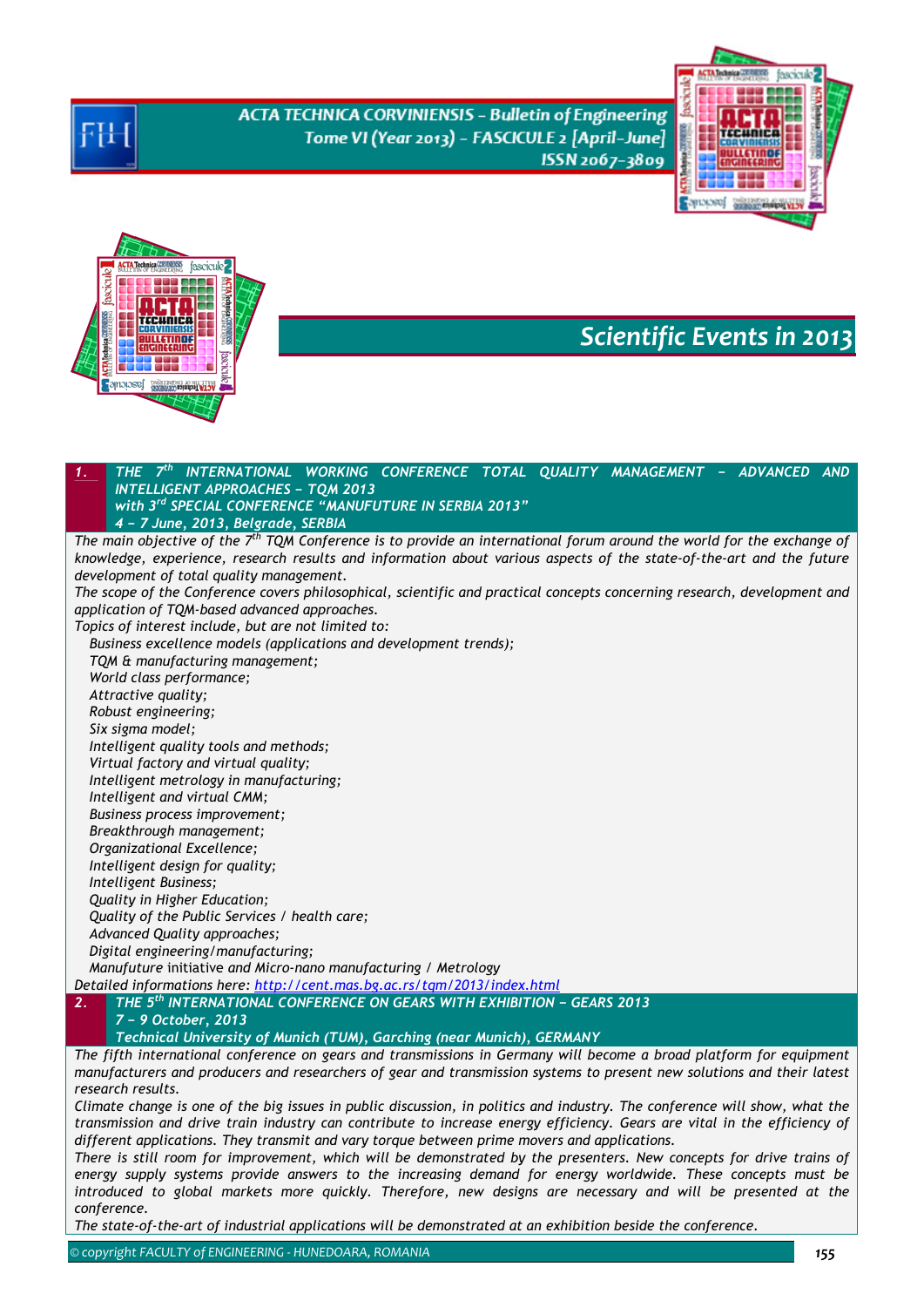*The conference will last three days, comprising keynote addresses and presentations in a series of plenary and parallel sessions. The official language of the conference will be English. No simultaneous translation will be provided. The conference program and the registration form will be available in June 2013. Detailed informations here: www.vdi-gears.eu*

### *3. THE 11th INTERNATIONAL CONFERENCE ON ACCOMPLISHMENTS IN ELECTRICAL AND MECHANICAL ENGINEERING − DEMI 2013 University of Banja Luka, Faculty of Mechanical Engineering*

*26 − 28 May, 2013, Banja Luka, BOSNIA & HERZEGOVINA* 

*We are pleased to inform you that the Faculty of Mechanical Engineering Banja Luka will organize the 11th International Conference on Accomplishments in Electrical and Mechanical Engineering and Information Technology, DEMI 2013. The Conference will be held from 30 May to 1 June 2013 at the Faculty of Mechanical Engineering Banja Luka.* 

*The aim of the Conference is to review the current state of research in the field of mechanical and electrical engineering as well as information technologies. We hope that results of scientific investigations obtained by research institutions and research results obtained by industry will significantly contribute to the implementation of new technologies in production processes and induce the competitiveness of domestic industry. The Conference aims to encourage new forms of cooperation between scientific institutions and manufacturing companies, which can help those companies overcome difficulties related to the transition process and the global crisis.* 

*We would like to invite all scientists, researchers and experts from the industry to take part in the DEMI 2013 Conference, to exchange their experiences and to present the latest results of their research.* 

*Scope and topics of the conference:* 

 *Production Technologies and Engineering: Production technologies, conventional and unconventional processes, production systems and computer integrated manufacturing, metrology, quality, industrial management …* 

 *Mechanics and Design: Mechanics of rigid and deformable bodies, Fluid mechanics, hydraulics and pneumatics, design methods, stability of structures, products design, analysis and synthesis of construction…* 

 *Transport and Means of Transport: Engines, vehicles, railway vehicles, transport systems modeling, contemporary means and systems of transport, logistics…* 

 *Energy and Thermal Engineering: Thermal Engineering, heating, air conditioning ventilation, refrigeration, energy efficiency, renewable energy sources …* 

 *Maintenance of Technical Systems, Occupational Safety: Maintenance methods and techniques design and management of maintenance systems, maintenance versus new technologies, maintenance versus environment protection, occupational safety, ...* 

*Mechatronics: Industrial automation, automatic control systems, proportional and servo technology, robotics…* 

*The Conference organizer is planning marketing and commercial presentations of companies for conference participants. We would like to invite all companies to take this opportunity and present their products and services to the Conference participants.* 

*Detailed informations here: http://demi.rs.ba*

*4. THE 6th INTERNATIONAL CONFERENCE FOR ENTREPRENEURSHIP, INNOVATION AND REGIONAL DEVELOPMENT − ICEIRD 2013* 

*Program Theme: Regional Economic Resilience through Innovation and Enterprise 20 − 21 June, 2013, Istanbul, TURKEY* 

*In the face of fragile economic recovery following the economic and financial crisis of 2008, many firms all around the world continue to invest in growth-enhancing activities to achieve a sustainable development.* 

*While the crisis has heavily hit all aspects of business vested interests, investments in innovation, entrepreneurship and regional partnership have been the key priority to ensuring a strong and stable economic growth.* 

*The objective of the conference is to gather decision makers (government, ministries and state agencies), innovation experts (universities, research and development centers, technology transfer centers, start-up centers) and practitioners (SME's, business incubators and business support organizations) to generate discussion and exchange on the potential of entrepreneurship promotion and innovation to national and regional competitiveness.* 

*Researchers and practitioners are invited to submit workshop proposals addressing research on entrepreneurship, innovation, and regional development for ICEIRD 2013.* 

*Detailed informations here: http://www.iceird2013.org/*

*5. THE 8th RESEARCH/EXPERT CONFERENCE WITH INTERNATIONAL PARTICIPATION − QUALITY 2013 6 − 8 June, 2013, Neum, BOSNIA & HERZEGOVINA*

*Organizing Committee invites all potential authors to submit abstracts (up to 100 words), not later than February 28th 2013. The official Conference languages are English, Bosnian, Serbian and Croatian. We remind authors that special section with presentations in English language will be organized at the conference.* 

*The Research/Expert Conference will be performed as follows: plenary session (Key papers concerned global topics) and symposium (papers according to the conference topics).* 

*Detailed informations here: http://www.quality.unze.ba/*

*6. THE 7th INTERNATIONAL SCIENTIFIC-PROFESSIONAL CONFERENCE − SB 2013* 

*"CONTEMPORARY PRODUCTION PROCESSES, EQUIPMENT AND MATERIALS FOR WELDED CONSTRUCTIONS AND PRODUCTS"* 

*23 − 25 October, 2013, Slavonski Brod, CROATIA*

*During last six meetings this conference had gathered number of experts and scientists who presented and introduced novelty in welding profession. Due to that, for the seventh time, organizers call everyone who can give their contribution to the area of welding technology and welding related techniques, automation and robotization in production of welded constructions, and all others that can, in any other way, give their contribution to development of welding practice, to*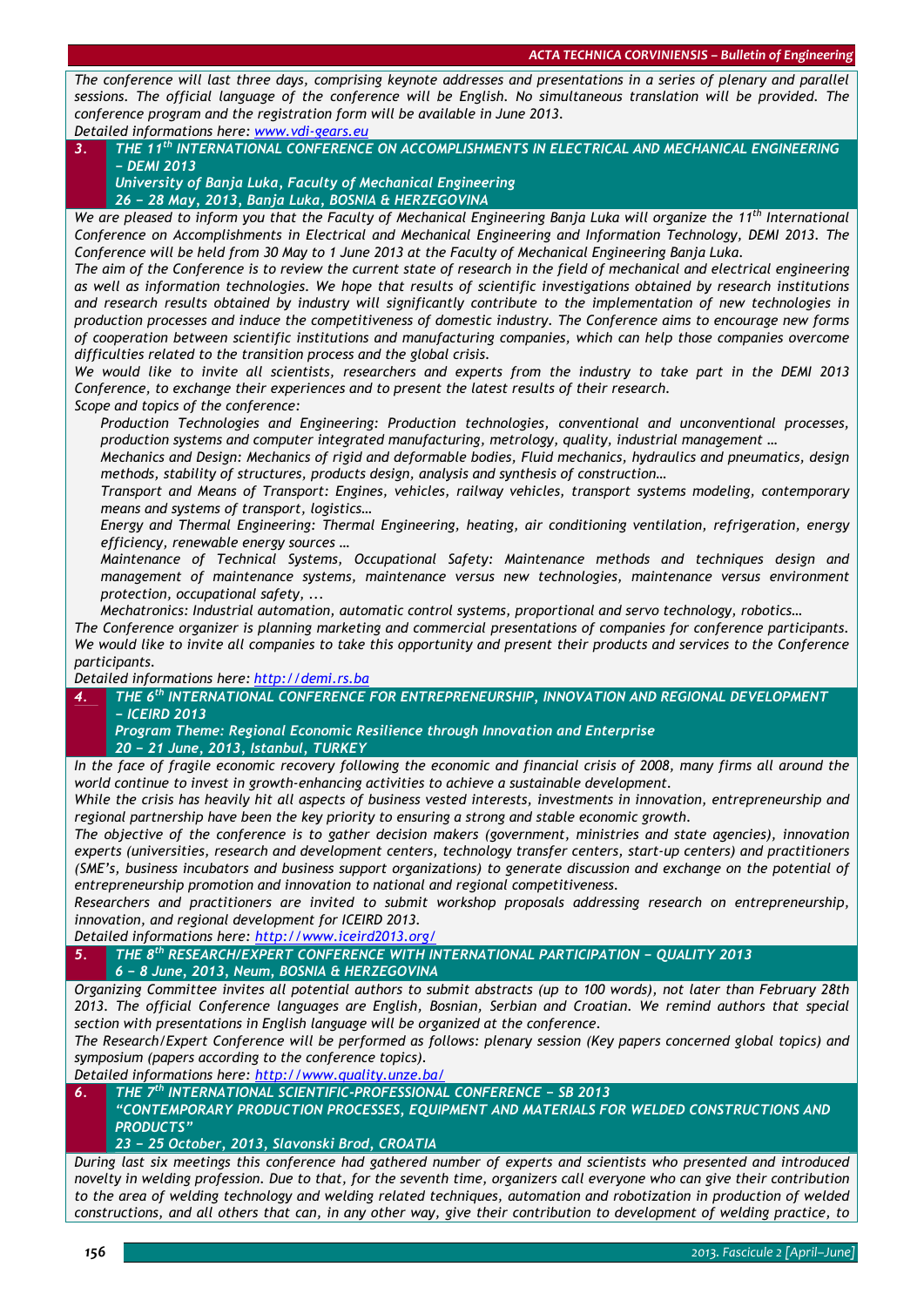*present their scientific and professional knowledge and experiences.* 

*This year, also, there will be the exhibition of welding devices, filler metals and equipment, and all presented papers will be published i the conference proceedings and CD media. We thank to all our present partners of this conference for their contribution and welcome you in Slavonski Brod.* 

*Topics of interest for the conference should be related but not limited to the following thematic focuses:* 

 *New technologies and materials Welding processes* 

*Robotization and automation* 

*Pressure vessels* 

*Welding related techniques* 

*Manufacturing of welded construction* 

*Quality control of welded products* 

*Reliability and safety of welded productions and constructions* 

*Weldability of materials* 

*Filler metals* 

*Equipment for welding and welding related techniques* 

*Personnel and education in welding* 

*Metallurgy* 

*Ecology and occupational health* 

*Economical aspects of welding* 

*Detailed informations here: http://www.sfsb.hr/dtzsb/*

*7. THE 13th INTERNATIONAL MULTIDISCIPLINARY SCIENTIFIC GEOCONFERENCE & EXPO − SGEM 2013 − SURVEYING − GEOLOGY & MINING − ECOLOGY − MANAGEMENT*

*Modern Management of Mine Producing, Geology and Environmental Protection 16 − 22 June, 2013, Albena Resort, BULGARIA* 

*The Multidisciplinary GeoConference will bring together researchers, educators, and practitioners representing research and educational institutions, companies, government agencies and consulting organizations from all over the world to exchange of ideas, to define the research priorities and to propose potential solutions of problems related to the global changes. International Multidisciplinary Scientific GeoConference aims are:* 

*To provide the best platform for knowledge and experience shearing in the field of geosciences;* 

*To incorporate and strengthen the capacity of geo-scientists for facing the challenges of our time;* 

*To give the opportunities for future co-operation;* 

 *To emphasize the role of multidisciplinary approach in revealing and solving the environmental problems in local, regional and global scale;* 

*To outline research direction, identify, report, and disseminate issues and/or problems in geo-sciences applications;* 

 *To discuss the new developments and technologies in surveying geology and mining, ecology, and management, in order to ensure the sustainable use of natural resources.* 

*SGEM International Multidisciplinary Scientific GeoConference and Expo is organized under the auspices of Ministry of environment and water, Bulgaria. Main organizers are the Academies of Sciences of the following countries: Bulgaria, Czech Republic, Iran, Latvia, Poland, Russia, Serbia, Slovakia, Ukraine, and also the Bulgarian Industrial Association. Detailed informations here: www.sgem.org*

*8. FEDERATED CONFERENCE ON COMPUTER SCIENCE AND INFORMATION SYSTEMS − FedCSIS 2013 8 − 11 September, 2013, Kraków, POLAND*

*The 2013 Federated Conference on Computer Science and Information Systems cordially invites you to consider contributing an Event (conference, symposium, workshop, consortium meeting, special session). The FedCSIS multiconference consists of a significant number of recurring Events, but proposals for new associated Events are welcome until January 14, 2013. The Events can run over any span of time within the conference dates, from half-day to three days.* 

*The FedCSIS Events provide a platform for bringing together researchers, practitioners, and academia to present and discuss ideas, challenges, and potential solutions on established or emerging topics related to research and practice in computer science and information systems.* 

*The Events will be selected based on the scientific/technical interest and/or their relevance to practitioners in their topics, the clarity of the proposal in addressing the requested information, the innovativeness of the Event topics, and the capacity in the FedCSIS multi-conference program.* 

*Detailed informations here: www.fedcsis.org*

*9. THE 7th INTERNATIONAL CONFERENCE ON PHYSICAL AND NUMERICAL SIMULATION OF MATERIALS PROCESSING − ICPNS '13* 

# *16 − 19 June, 2013, Oulu, FINLAND*

*Following on from its six predecessors in Harbin (1990), Hainan (1997), Beijing (1999), Shanghai (2004), Zhengzhou (2007) and Guilin (2010), this conference will be held outside China for the first time. It provides an excellent international forum for those who wish to present their latest work on advances in the field of physical and numerical simulation methods and their applications in the processing of advanced materials. Oulu will provide an excellent environment for a highly enjoyable stay during the conference with among other things 24 hours of daylight. The main topics of ICPNS '13 will be:* 

 *Physical simulation (Gleeble testing, torsion, dilatometry, thermal analysis, etc) of material processing: continuous casting, thermo-mechanical processing, hot rolling, forging, extrusion, forming, welding, heat treatments, etc. Numerical simulation and modeling of liquid metal processing, continuous casting, thermo-mechanical processes, and*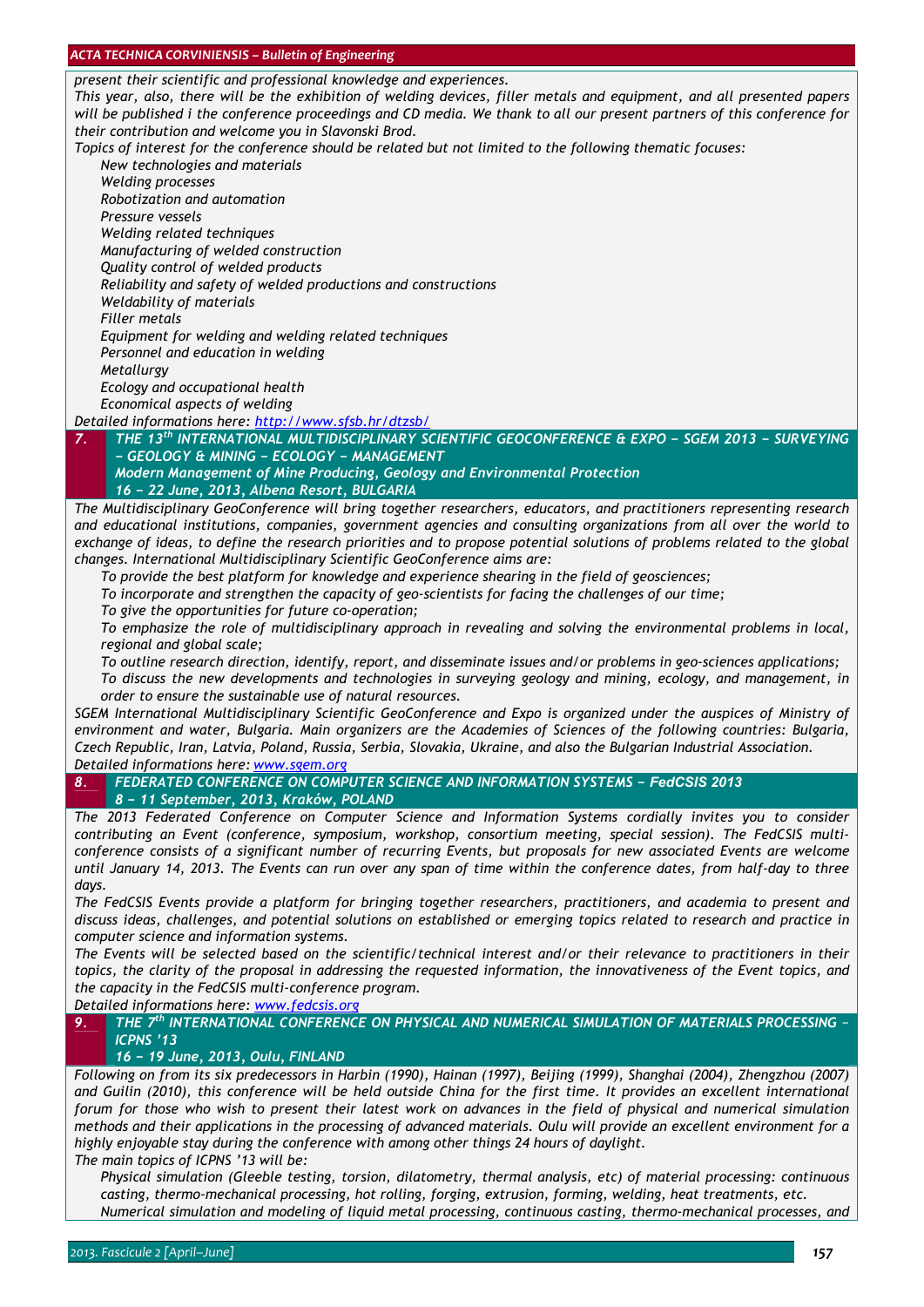*all phenomena occurring during metal processing. Metal surfaces: properties and behavior. Processing and characterization of advanced materials.* 

*Fabrication of advanced materials.* 

*Detailed informations here: http://www.icpns13.org/ 10. THE 3rd INTERNATIONAL CONFERENCE ON ENVIRONMENT AND INDUSTRIAL INNOVATION − ICEII 2013 19 − 20 May, 2013, Copenhagen, DENMARK* 

*The 3rd INTERNATIONAL CONFERENCE ON ENVIRONMENT AND INDUSTRIAL INNOVATION (ICEII 2013) is the premier forum*  for the presentation of technological advances and research results in the fields of Environment and Industrial *Innovation. ICEII 2013 will bring together leading engineers and scientists, academics and industrial experts in Environment and Industrial Innovation from around the world.* 

*The primary goal of the conference is to promote research and developmental activities in Environment and Industrial Innovation. Another goal is to promote scientific information interchange between researchers, developers, engineers, students, and practitioners working in India and abroad. The conference will be held every year to make it an ideal platform for people to share views and experiences in Environment and Industrial Innovation and related areas. Topics of interest for submission include, but are not limited to:* 

 *Advanced Ceramic-porous ceramic Aerodynamics Application of Spatial technology Catalysis and Environment Environmental Biotechnology Environment management Environmental Chemistry Environmental engineering Environmental Planning of Mines Environmental Pollution Control Fermentation Technology Fermentation Technology Industrial Environment Industrial Microbiology Industrial Microbiology Industrial pollution Land resource utility* 

 *Pharmaceutical Technology Renewable Energy Wastewater Quality Modeling Wind engineering* 

*Detailed informations here: http://www.iceii.org*

*11. THE SECOND INTERNATIONAL CONFERENCE "MECHANICAL ENGINEERING IN THE XXI CENTURY" Mechanical Engineering Faculty of the University of Niš 20 − 21 June, 2013, Niš, SERBIA*

*It is our great pleasure to announce that the Faculty of Mechanical Engineering, University of Niš, is organizing the Second International Conference "Mechanical Engineering in the 21st Century". The Conference will take place in Niš on June 20-21, 2013. In recent years, the economic system has been changed in the direction of market economy, private*  property, and intensive creation of small and medium enterprises. The strategy and policy of the scientific and *technological development of Serbia pays most attention to the innovative environment, which should assure the application of results from fundamental and applied research.* 

*The Second International Conference "Mechanical Engineering in the 21st Century" aims to bring together researchers from scientific and industrial institutions to present and communicate their newest results, to create personal contacts, to promote research within the area of mechanical engineering, to find possibilities of cooperation in bilateral or multilateral projects, and to stimulate the participation of doctoral students.* 

*You are cordially invited to attend and participate in the Second International Conference "Mechanical Engineering in the 21st Century".* 

*Detailed informations here: http://www.masfak.ni.ac.rs*

*12. EDUCATION, RESEARCH, INNOVATION − ERIN 2013 15 - 17 May 2013, Častá –Papiernička, SLOVAKIA*

*We are inviting you to the seventh year of the international conference for young researchers and PhD. students "EDUCATION, RESEARCH, INNOVATION – ERIN".*

*The Conference is held under auspices of professor Lubomír SOOS, Dean of the Faculty of Mechanical Engineering, Slovak University of Technology in Bratislava.* 

*The Conference ERIN will take place in Častá -Papiernička on the 15th - 17th of May 2013. For more information see http://erinconference.org* 

*The Conference topics are:* 

- *1. INNOVATION TECHNOLOGY*
- *2. PRODUCTION TECHNOLOGY*
- *3. SOURCES OF ENERGY*
- *4. COMPLEMENTARY TOPIC*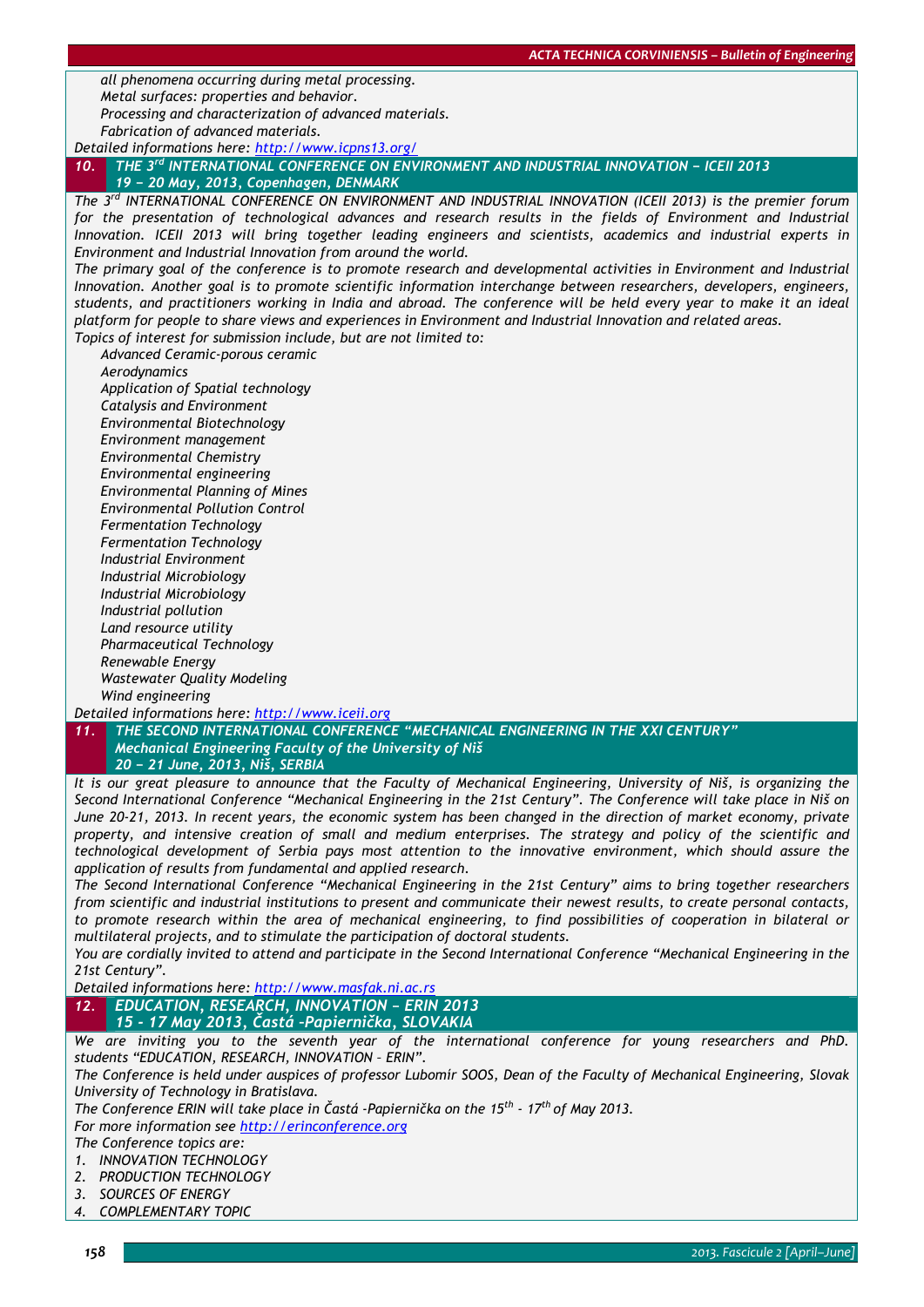*An accompanying program of the Conference ERIN:* 

*- the presentation of the international companies* 

*- an interesting excursion for conference participants to the Small Carpathian region* 

*- awards of the winners of the competition ERIN 2013* 

*More information about topics can be found on the website http://erinconference.org* 

*13. INTERNATIONAL CONFERENCE ON ENERGY EFFICIENCY AND AGRICULTURAL ENGINEERING − EE & AE 2013 17 − 18 May, 2013, Ruse, BULGARIA*

*Following the success of previously organized EE&AE Conferences, the Organizing Committee is proud to announce the Energy Efficiency and Agricultural Engineering Conference 2013, held at the University of Ruse Angel Kanchev, on 17-18 May, 2013, Ruse, Bulgaria.* 

*The main objectives of the Conference are to promote exchange of research results, scientific ideas and their practical implementation concerning Energy Efficiency and Education in Agriculture and to assist personal contacts between scientists and specialists, especially from South-Eastern Europe and the developing countries. Students and young scientists will be encouraged to participate in the Conference.* 

*Main topics of the conference:* 

 *Agricultural Waste Management Computer Technologies in Agriculture Electronics in Agriculture Energy and Environment in Agriculture Food Engineering and Biotechnology* 

*Higher Education and Training* 

*Information Systems and Precision Farming* 

*Land, Water and Agro-Processing Engineering* 

*Management and Ergonomics* 

 *Plant and Animal Production Engineering Power and Machinery* 

*Renewable Energy Sources* 

*More information about topics can be found on the website http://eeae-conf.uni-ruse.bg*

*14. INTERNATIONAL CONFERENCE ON MATHEMATICAL MODELING IN PHYSICAL SCIENCES - IC-MSQUARE 2013 1- 5 September, 2013, Prague, CZECH REPUBLIC* 

*It is our pleasure to circulate the announcement of the 2nd International Conference on Mathematical Modeling in Physical Sciences, IC-MSQUARE 2013. The conference aims to promote the knowledge and the development of high-quality research in mathematical fields that have to do with the applications of other scientific fields and the modern technological trends that appear in them, these fields being those of Physics, Chemistry, Biology, Medicine, Economics, Sociology, Environmental sciences etc.* 

*IC-MSQUARE-2013 topics encompass, but are not restricted to, the following areas:* 

*mathematical modeling in Fundamental Physics* 

*evolutionary computation* 

*complex physical and technical systems* 

*software and computer complexes for experimental data processing* 

*qualitative modeling including fuzzy and iterative approaches to modeling* 

*nonlinear problems* 

*computational chemistry, biology, and biophysics* 

*new generation computing tools, distributed scientific computing* 

*computational modeling in engineering and science* 

*multiscale modeling, multiphysics modeling* 

*progress in discretization methods* 

*financial mathematics and mathematics in economics etc.* 

*You may find details of the Conference visiting the Conference website at http://www.icmsquare.net*.

*15. 14th INTERNATIONAL WORKSHOP ON RESEARCH AND EDUCATION IN MECHATRONICS - REM 2013* 

*6 - 7 June, 2013, Vienna, AUSTRIA* 

*We would like to invite you to the 14th INTERNATIONAL WORKSHOP ON RESEARCH AND EDUCATION IN MECHATRONICS (REM 2013) organized by the Association for Supporting Automation and Robotics "Verein zur Foerderung der Automation und Robotik (F-AR)". This is a 2 day event, promoted by the International Network of Mechatronic Universities (www.mechatronics-net.de).* 

*The 14th INTERNATIONAL WORKSHOP ON RESEARCH AND EDUCATION IN MECHATRONICS is a very well established event in the field of research and education in Mechatronics. Experts from many different countries will come together to exchange their knowledge and experience with colleagues. REM is the basis for new networks and cooperation in R&D and in educating Mechatronics engineers. We hope to give you an opportunity for further cooperations, e.g. in student and university teachers exchange. Furthermore we include keynote presentations by renowned researchers from universities and from industry.* 

*Topics of interest for the conference should be related but not limited to the following thematic focuses: Mechatronic Systems* 

*Methodologies and Tools* 

*Industrial and Mobile Robots in Production* 

*Education and Learning* 

*Please consult the web site of REM 2013 for further information: http://www.f-ar.at/REM2013*